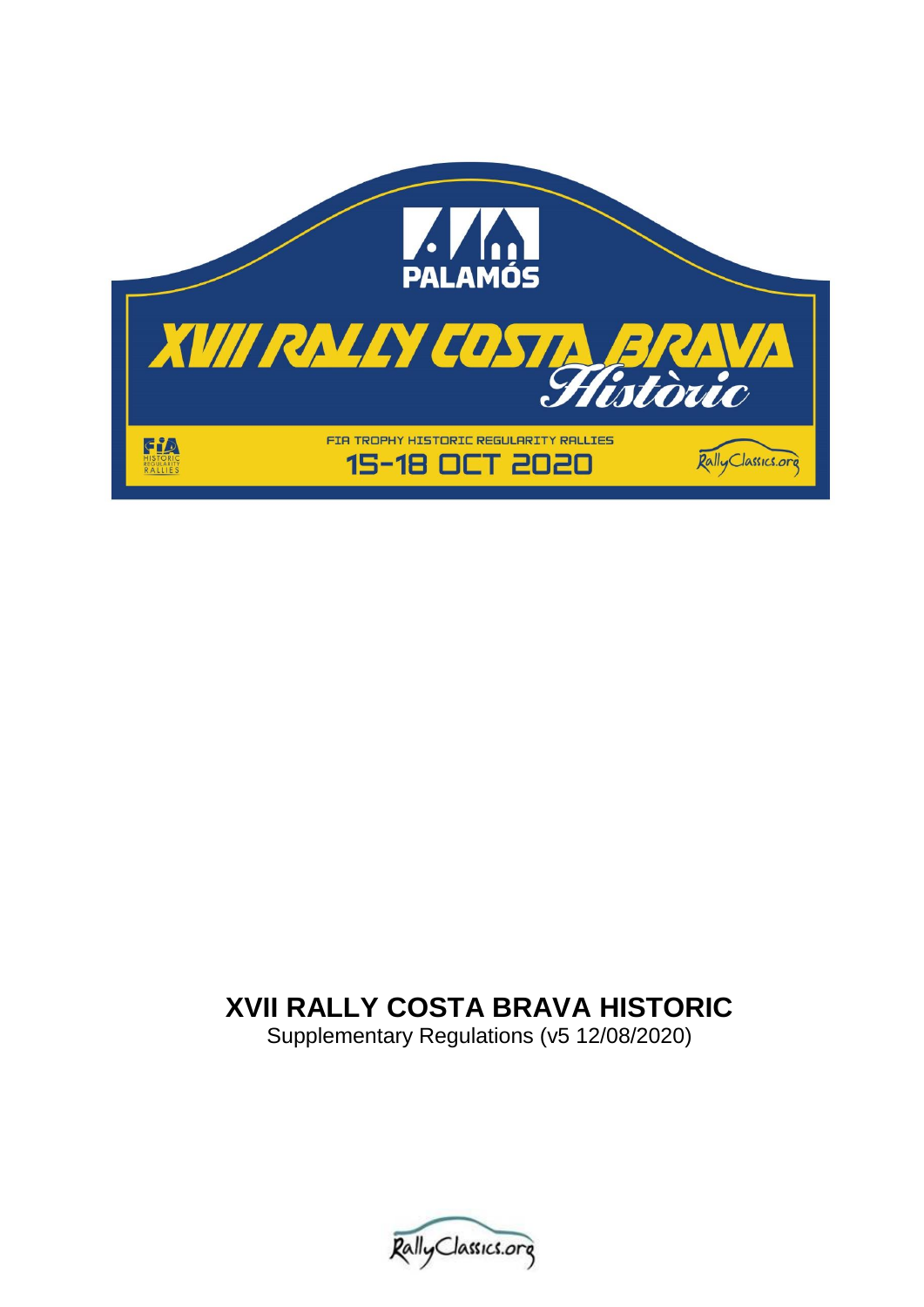# **Content**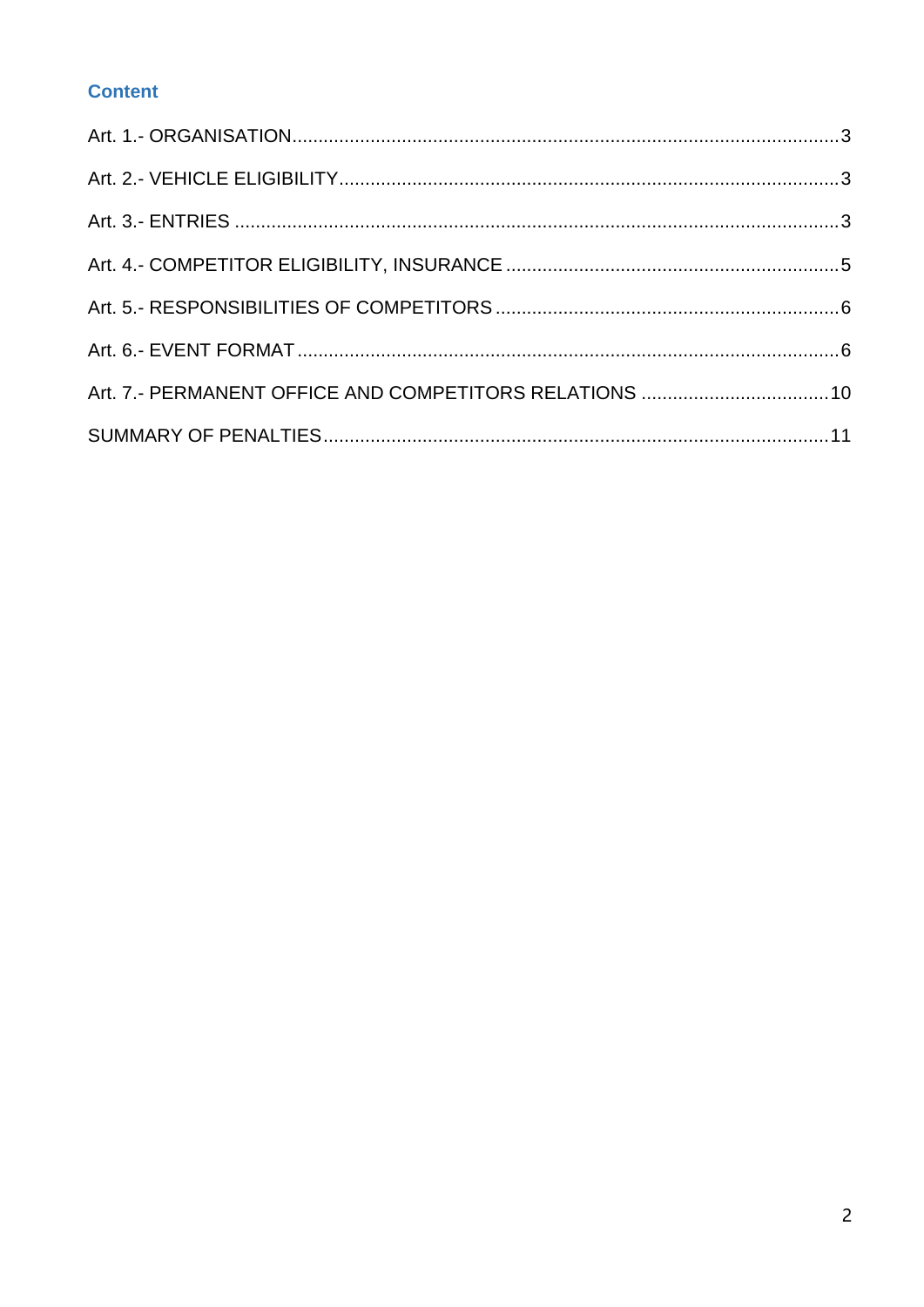## <span id="page-2-0"></span>**Art. 1.- ORGANISATION**

#### **1.1. ANNOUNCEMENT**

**Club RallyClassics** will organise a Regularity Rally: the **XVII Rally Costa Brava Històric** to be run from **Thursday 15th to Sunday 18th October 2020**.

The event will be run with the "Servei Català de Trànsit" authorisation, in accordance with the Circulation Code, the FEVA (Federación Española de Vehículos Antiguos) regulations, and with these Supplementary Regulations and their Bulletins.

#### **1.2. EUROPEAN REGULARITY TROPHY**

The XVII Rally Costa Brava Historic is a Qualifying Event (\*) to the **FIA TROPHY for HISTORIC REGULARITY RALLIES 2021** (\*, to be confirmed at the FIA World Council).

### **1.3. REGULARITY**

The competitors must respect the average speeds imposed by the organisers (up to 50 km/h), and will be penalised for either early or late arrival at secret controls, measured to the tenth of second. The team that accumulates the fewest penalties (either by early or late arrival) will be proclaimed the winner. The measurement will be done by electronic timing devices and stewards.

#### **1.4. ORGANISATION TEAM**

Rally Director: Tere Armadans Vidal Chief of Results: Ramon Garcia Event Secretary: Anna Ferrer Pons Chief of Route: Jordi Parro Vidal Competitor Relations Officers: Albert Verdaguer

## <span id="page-2-1"></span>**Art. 2.- VEHICLE ELIGIBILITY**

<span id="page-2-2"></span>The cars will be allowed to participate in the following FIA Categories:

Category E: Cars manufactured between 1st January 1947 and 31st December 1961.

Category F: Cars manufactured between 1st January 1962 and 31st December 1965.

Category G: Cars manufactured between 1st January 1966 and 31st December 1971.

Category H: Cars manufactured between 1st January 1972 and 31st December 1976.

Category I: Cars manufactured between 1st January 1977 and 31st December 1981.

Category J1: Cars manufactured between 1st January 1982 and 31st December 1985

Category J2: Cars manufactured between 1st January 1986 and 31st December 1990 Category K. Cars manufactured between 31 st January 1991 and 15th October 1995 (\*).

And also:

Category M: Motorcycles manufactured prior to 15th October 1995 Category Prestige GT: (LPRS) other interesting cars

(\*) Categories K and Prestige GT can participate and win the class trophies, but they will not have option to win the Rally general classification Trophies.

All Vehicles are required to meet all road traffic regulations for their use on public roads, and the driver must hold a valid driving licence. Before the event Signing On will take place, during which competitors must provide proof of: Vehicle Registration Document, Insurance Certificate for normal road use, and Driving Licence.

On Friday 24th April 16 October scrutineering will take place at the Parc Ferme entrance (except for those who do the optional scrutineering on Thursday 15<sup>th</sup> afternoon in Sant Antoni de Calonge). This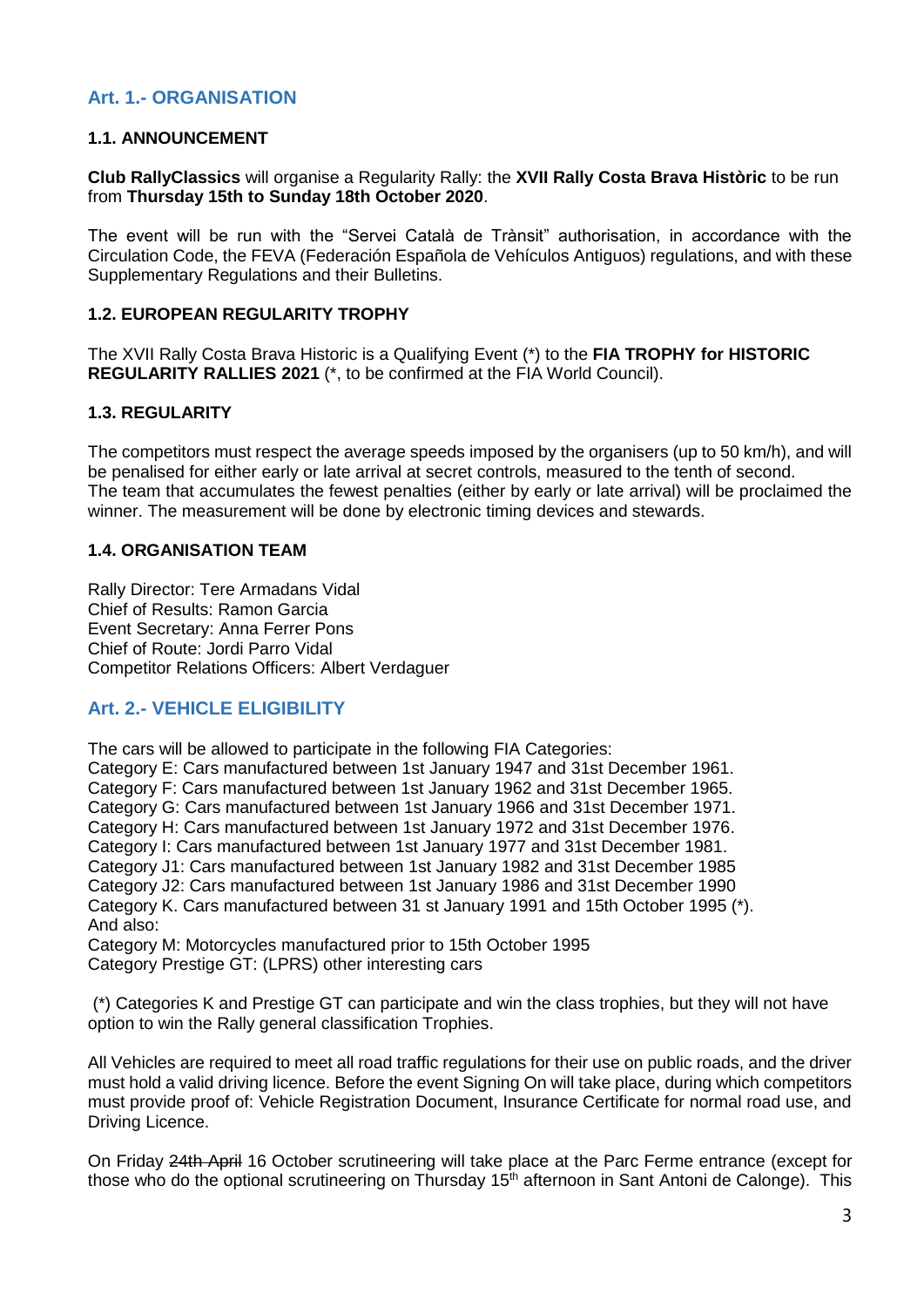scrutineering will include, but not be limited to, tyres, warning triangles (2), safety vests (2), extra lights, other equipment required for driving on the public road, and the correct positioning of rally numbers and event sponsor decals. The transponders will be placed on the car: each team shall deposit a 50€, that will recover once the transponder is returned to the organization.

# **Art. 3.- ENTRIES**

Participants for the XVII Rally Costa Brava Historic will be selected by the organizers from the entry requests that have been correctly received and paid in full. The event is limited to **120 entrants**.

The organizing committee reserves the right to reject any entry, refunding any entry fee paid. If the event is oversubscribed the organizing committee may allocate reserve entries. In the event of cancelling the rally by force majeure reasons, the organisation will refund the entry fee (totally- or partially if they incurred already in justified expenses-) or will keep it for the next edition of the event.

## **3.1. REQUIREMENTS FOR ENTRY REQUESTS**

Dates for registration are from **November 5 th 2019, until 7 October 2020**.

#### **Entry includes:**

4 nights at the Hotel Trias (Golden Pack only) Assistance and breakdown recovery (Golden Pack only) Welcome bag of Palamós Welcome reception on Thursday evening 2 dinners on route on Friday 2 snacks on route on Saturday 2 presents RCBH 2 metal plates of collection Road books legs 1 prologue+ 2+3 2 Side Numbers 1 Adhesive plate for the car 2 Small adhesives plate collection Maps A3 Timekeeping Blunik - GPS Tracking Medal "Finishers" and trophies for the winners

#### **ENTRY FEE:**

| Class M                            | 295 €                               |
|------------------------------------|-------------------------------------|
| Class E/F                          | 495€                                |
| Class G/H                          | 595€                                |
| Class I/J1                         | 695€                                |
| Class J2/K                         | 795€                                |
| Class Prestige GT                  | 795€                                |
| PPP insurance per crew (only cars) | 70 $\in$ (35 driver + 35 co-driver) |
| Photo Book                         | 150€                                |

## **DISCOUNTS (except Golden Pack) to a minimum of 395 euros:**

| First 20 entries paid                                                 | -150 €    |
|-----------------------------------------------------------------------|-----------|
| Registrations paid before 31-12-2019                                  | -125€     |
| Registrations paid between 1-1-2020 and 31-7-2020                     | -100€     |
| Mixt crew (male-female), female team or Fathers & Sons                | $-50 \in$ |
| Papi Babler Trophy (combined age of crew exceeding 110 years or more) | - 50 €    |
| Junior (combined age of crew under 60 years)                          | $-50 \in$ |
| 1 to 4 previous participations as driver                              | $-50 \in$ |
| 5 to 9 previous participations as driver                              | - 100 €   |
| 10 or more previous participations as driver                          | $-150€$   |
| Category "Rally&Party", without night stages                          | $-50€$    |
| Category "Navigation", without transponder nor classification         | 50 €<br>- |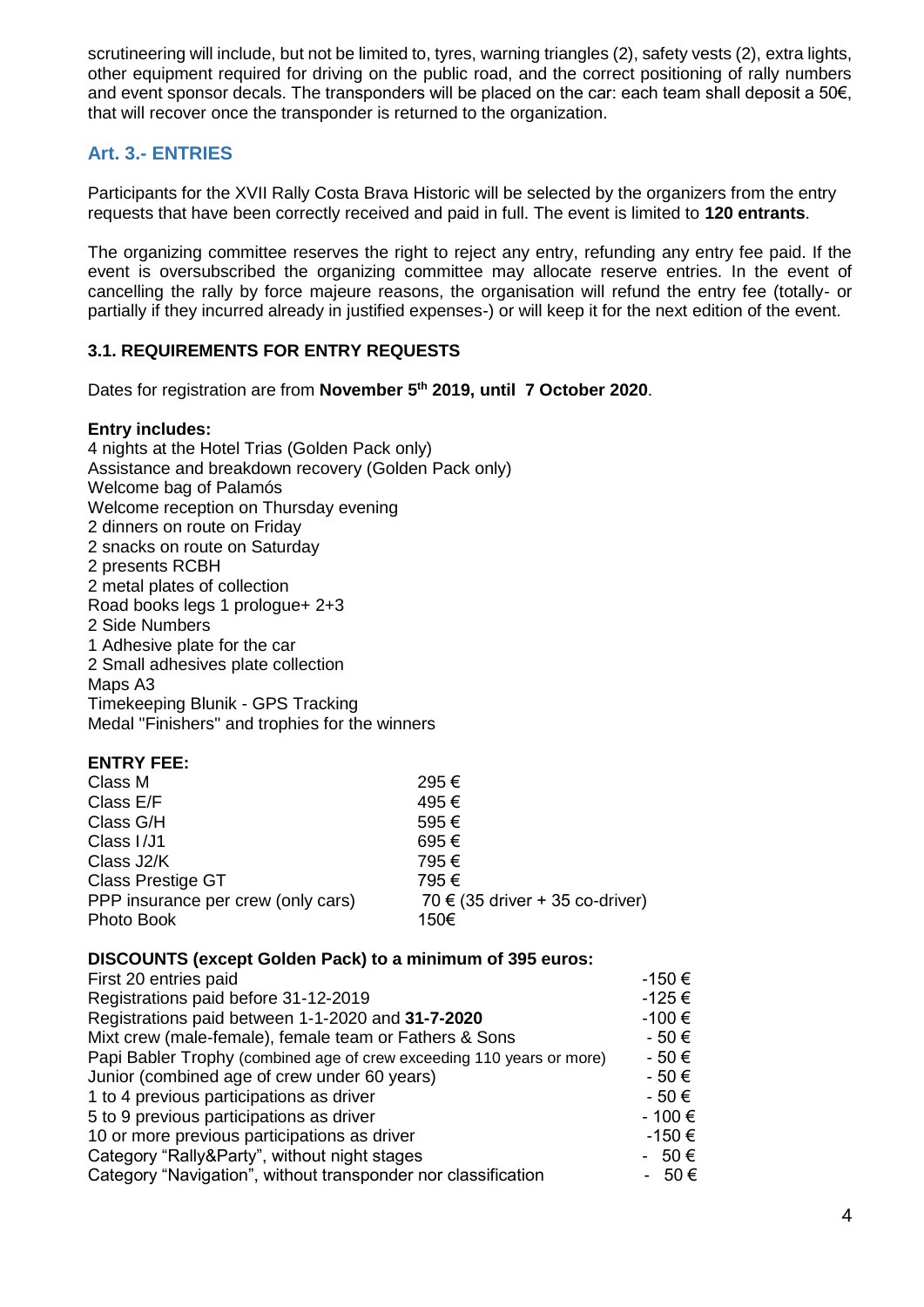**Premium entries (Golden Pack)**, with 4 nights hotel at the HQ of the Rally (double room with breakfast), car transport, assistance, crane, pilot and co-pilot participation permission and airport shuttles:

Golden Pack Spain (or EU without transport)  $1.450 \in (1.300 \in \text{before } 31-12-19)$ Golden Pack Europe 2.050 € (1.850€ before 31-12-19) Golden Pack UK  $\qquad 2.600 \in (2.3506 \text{ before } 31-12-19)$ Participation Permit 35 € per person First 20 entries paid (unique discount for Golden Pack)  $-150 \in$ 

#### **GOLDEN PACK:**

RallyClassics will organize for a limited number of teams in Europe, a "Golden Pack". The Golden Pack includes:

- > 4 Hotel nights (AD) at the base of Rally, double room.
- > Transport vehicle from Belgium, France, England and Italy to Palamós, and return transport.
- > Shuttle service from the airports of Girona or Barcelona to Palamós and Palamós airports.
- > Support team, offered by the school of mechanics RS Grup: 4 people and 2 equipped vans.
- > Collection of drivers and vehicle in the event of abandonment

The entry list with the 120 teams will be published on 12<sup>th</sup> October April 20th, and will be unequivocal. Entry fees will be refunded to non accepted entries. Golden Pack entrants will have priority. In case of withdrawal by the competitor by force majeure reasons, the 70% of the entry fee will be refunded if the competitor declares the withdrawal before the entries closing day. In case of withdrawal up to 24 hours before the start of the administrative checks, 50% of the entry fee will be refunded. After this, no entry fee will be refunded.

#### **ENTRY PROCEDURE:**

A). Complete the on-line entry form at www.rallyclassics.org and send via the website:

- Names, email address and telephone number of the driver and navigator.
- Make, model and year of manufacture of vehicle.
- Information required for insurance (Company, policy number and expiry date).

If a competitor of classes G or H with an engine of less than 1300 cc wishes to choose the Low Average, he must declare it before the closing of inscriptions. Classes E and F will participate in Low Average, except if they ask to taske the High Average.

B). Send entry fee by bank transfer to Club RallyClassics account number: IBAN ES48 0182 9764 2302 0000 1717, SWIFT CODE BBVAESMMXXX, **by e-mail (rallyclassics@rallyclassics.org) showing the NAME OF THE 1ST DRIVER.**

## <span id="page-4-0"></span>**Art. 4.- COMPETITOR ELIGIBILITY, INSURANCE**

Eligible participants:

Drivers possessing a valid driving licence appropriate for their vehicle, and valid for driving on Spanish territory. Navigators over 18 years old, or between 16 and 18 years old provided parental consent is given in writing.

Only the registered crew will be allowed to occupy the vehicle (driver and navigator). The participants must at all times obey the Highway Code, as well as any instructions given by the members of the organizing team. Failure to comply will result in exclusion from the event.

In addition to the obligatory normal road insurance that each driver must possess, the organizers will provide supplementary insurance cover against third party losses that could occur as a result of the competition, with a limit of  $\epsilon$  600.000.

Both driver and navigator must contract an insurance "Participation Permit" through the organizer.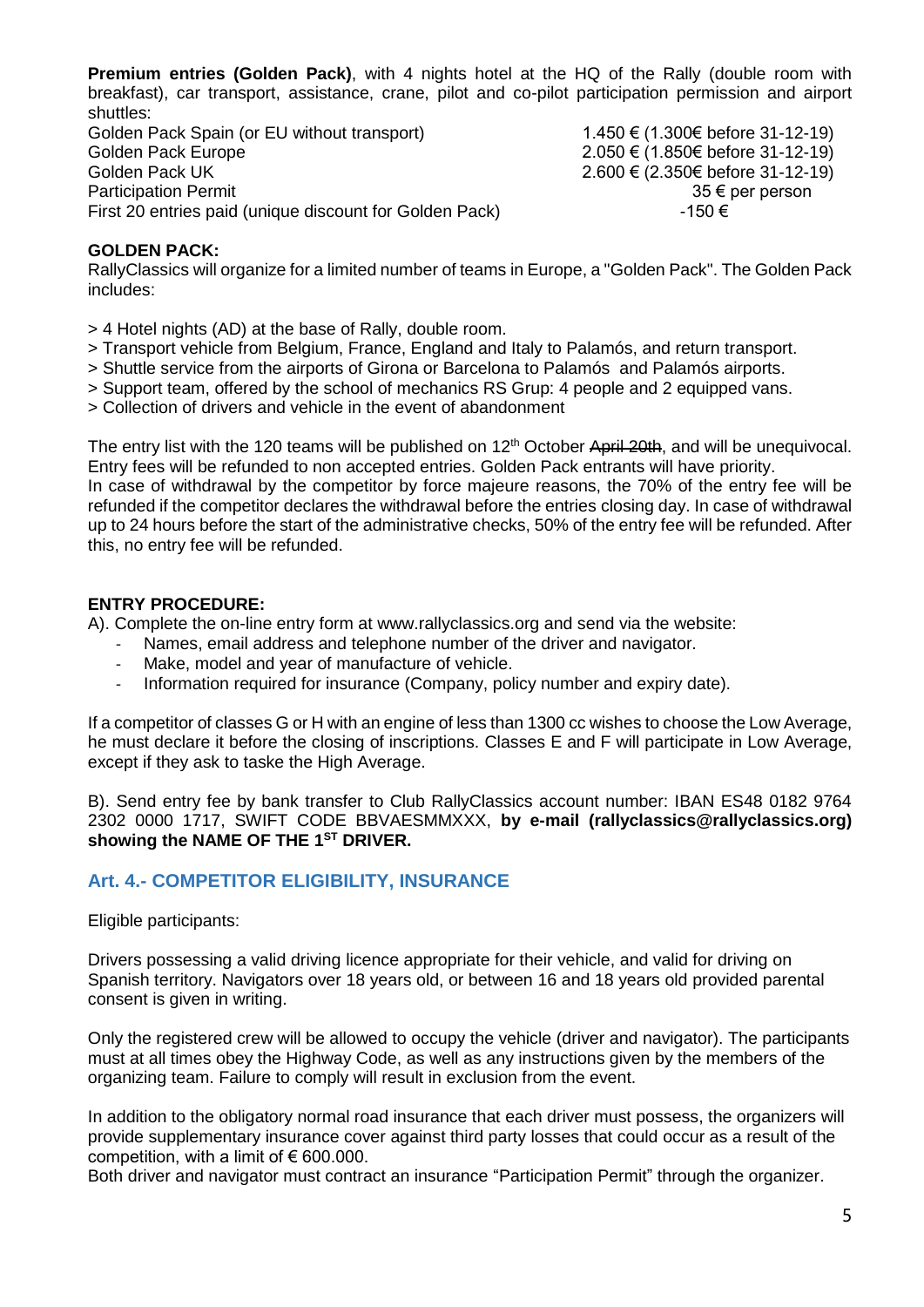# <span id="page-5-0"></span>**Art. 5.- RESPONSIBILITIES OF COMPETITORS**

**5.1** By entering this event, participants will uphold their own civil responsibility to third parties, and agree to save harmless and indemnify the organisation against any responsibility derived from the use of their own vehicle, property or bodily damages of those who might be victims or authors, for the mere fact of registering in this event.

**5.2** The participants must be conscious that any problem during the rally must be solved by themselves (breakdowns, losses in the itinerary, accidents, punctures, running out of petrol, etc.). It is recommended that competitors equip themselves with maps, mobile telephones, documentations, cold weather clothing, information of petrol stations, etc.

**5.3** The management of alternative routes or retirement is the responsibility of the participating crew.

**5.4** The organisation can include in some stages an organisation car that will pass after the entry field to confirm the situation of any retired entrants (especially in zones without mobile phone coverage). Additionally the organisation will be able to include a car with the exclusive function of transmission of messages and, if it is viable, to solve contingencies.

**5.5** If in a regularity or link section, the organisation finds a vehicle with neither member of the team present, the entrant will be considered retired and that it does not require any kind of assistance.

#### **5.6** *Entrants are reminded that it is obligatory to communicate their retirement or their intention of continuing in the rally after not attempting any one of the regularity sections, calling to the emergency telephone number S.O.S. 0034 669 005 335 (art.6.6.5).*

**5.7** In the Parc Ferme, which will be open to the public, the organizers will not be responsible for objects in the vehicle, nor for the vehicles themselves; competitors will be responsible for securing their vehicle, and to remove any objects of value from the interior.

**5.8** Once the vehicle is in the Parc Fermé, it won't be possible to take it out till the following leg individual start time. Only an authorisation from the Clerk of the Course could be given, through the Competitors Relations Officer. Crews located in the hotels outside of Paseo Marítimo, will be able to take their cars with the proviso of returning 30 minutes before their next departure time. The organisers will do an special card to drive out a car from the Parc Ferme. This card must be shown by the crew to drive out their rally car from the Parc Ferme.

**5.9** It is totally forbidden to use "LED" lights and xenon, except for motorcycles.

## <span id="page-5-1"></span>**Art. 6.- EVENT FORMAT**

#### **6.1. DESCRIPTION**

6.1.1 The rally will consist of 3 legs (Thursday 1<sup>st</sup> Leg Prologue; Friday 2<sup>nd</sup> leg; and Saturday 3rd leg), with a total route of approx. 1,000km of which approx. 500km will be regularity sections.

**6.1.2** The route of leg 1 Prologue will remain secret until 15<sup>th</sup> October, but the road-book will be handed out 15' prior the individual starting time. The 2nd Leg roadbook will be given on 16<sup>th</sup> October. at 13h00 in the Rally HQ, Hotel Trias. Leg 3 will remain secret until the end of leg 2. The entire route is covered by Michelin Map 147, zoom Esc. 1.150.000, "Costa Brava, Barcelona y alrededores".

**6.1.3** Crews will start at intervals of 1 minute.

**6.1.4 Exceeding by 30% the average imposed** between two secret controls inside a section of regularity will entail a penalty of 50 points, and recidivism will cause a penalty up to the exclusion.

**6.1.5** Motorcycles teams must be formed by two motorbikes, which will come out in pairs, accounting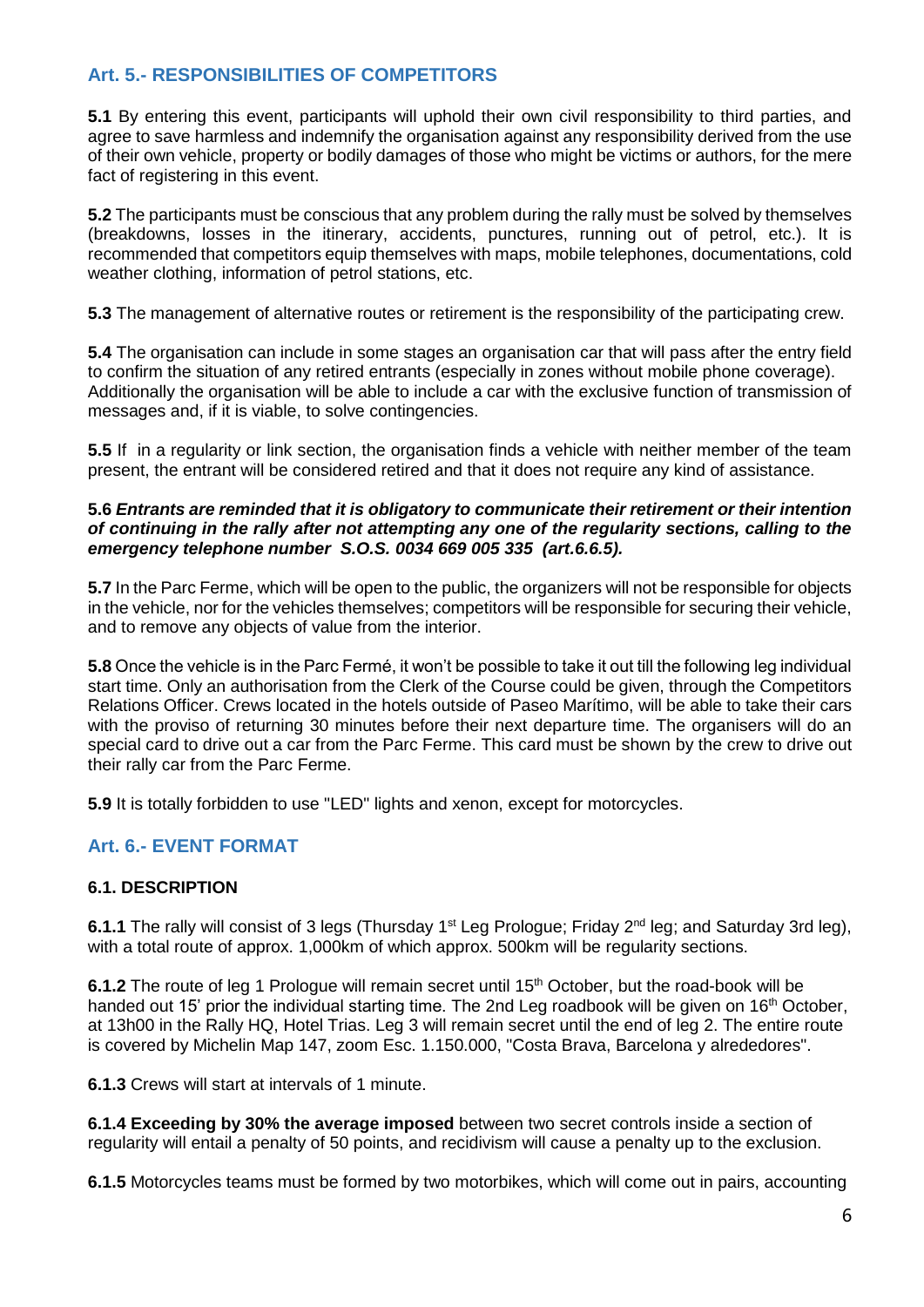for all controls the second motorcycle.

**6.1.6** Official rally time will be displayed at the Start Podium.

**6.1.7** During the 1<sup>st</sup> Leg -Prologue-, the starting order will be according the entry list numbers. The starting order of the 2<sup>nd</sup> Leg will be based on the following system: result of the 1<sup>st</sup> Prologue Leg. Firstful, the high average speed competitors will start, according the results set during the 1st Leg - Prologue-.

Secondly, the other high average speed competitors will start, according the entry list numbers. In third place the low average speed competitors will start according the results set during the 1<sup>st</sup> Leg -Prologue-, and finally the remaining low average speed competitors will start according the entry list numbers.

The starting order of the 3rd Leg will be based on the partial classification after the  $2^{nd}$  Leg, with changes at the discretion of the organizer. The Motorcycles (Class M) will start on the classification order between the cars, except for the first Leg, in which they will start in front.

The starting order can be always modified at the organiser's judgment.

# **6.2. CONTROLS**

A certain number of controls (schedules, secrets and passing) makes it possible to ensure that the teams have followed the proposed itinerary well and determine the penalties to be imposed. These controls will be dismantled 15 minutes after the scheduled time for the last vehicle. It is imperative to cover the entire itinerary, at the time fixed in the road book, at an average speed of less than 50 km / hour

## **6.3. CALIBRATION ROUTE**

A calibration route of between 5 and 10 Km. will be published a few days prior to the event on [www.rallyclassics.org.](http://www.rallyclassics.org/)

## **6.4. TIME CONTROLS**

**6.4.1** At these controls a marshal will record the time of passage of each competitor on his record sheet. This record will be indisputable.

If a competitor arrives late, the marshal will record **the new arrival time**, from which the competitor must recalculate their scheduled time for the rest of the leg.

**6.4.2** Each competitor should enter the control (pass the control board) within their scheduled arrival minute (e.g. if their scheduled arrival time is 16h34, the competitor may enter during the 60 seconds between 16h34'00" and 16h34'59"; if their scheduled arrival time is 19h15'30", the competitor may enter between 19h15'30" and 19h16'29").

**6.4.3** At Time Controls there are penalties for early arrival (10 points per half-minute or fraction) and late arrival (5 points per minute or fraction). At the end of a leg, only late arrival will take penalty of 5 points per minute or fraction.

**6.4.4** Late arrival of more than 15 minutes at any Time Control will incur a penalty of 75 points.

**6.4.5** If **20% or more of the competitors receive lateness penalties at any one Time Control**, all penalties incurred at this control will be **cancelled** automatically.

## **6.5. REGULARITY FREE SELF-START (MONTE-CARLO STYLE)**

**6.5.1** At the regularity stages start, there will be no Time Control. Teams won't have previously any start time on the regularity stages, so they can make a self-start when they are ready. A Marshal will take note of the exact start time of each crew.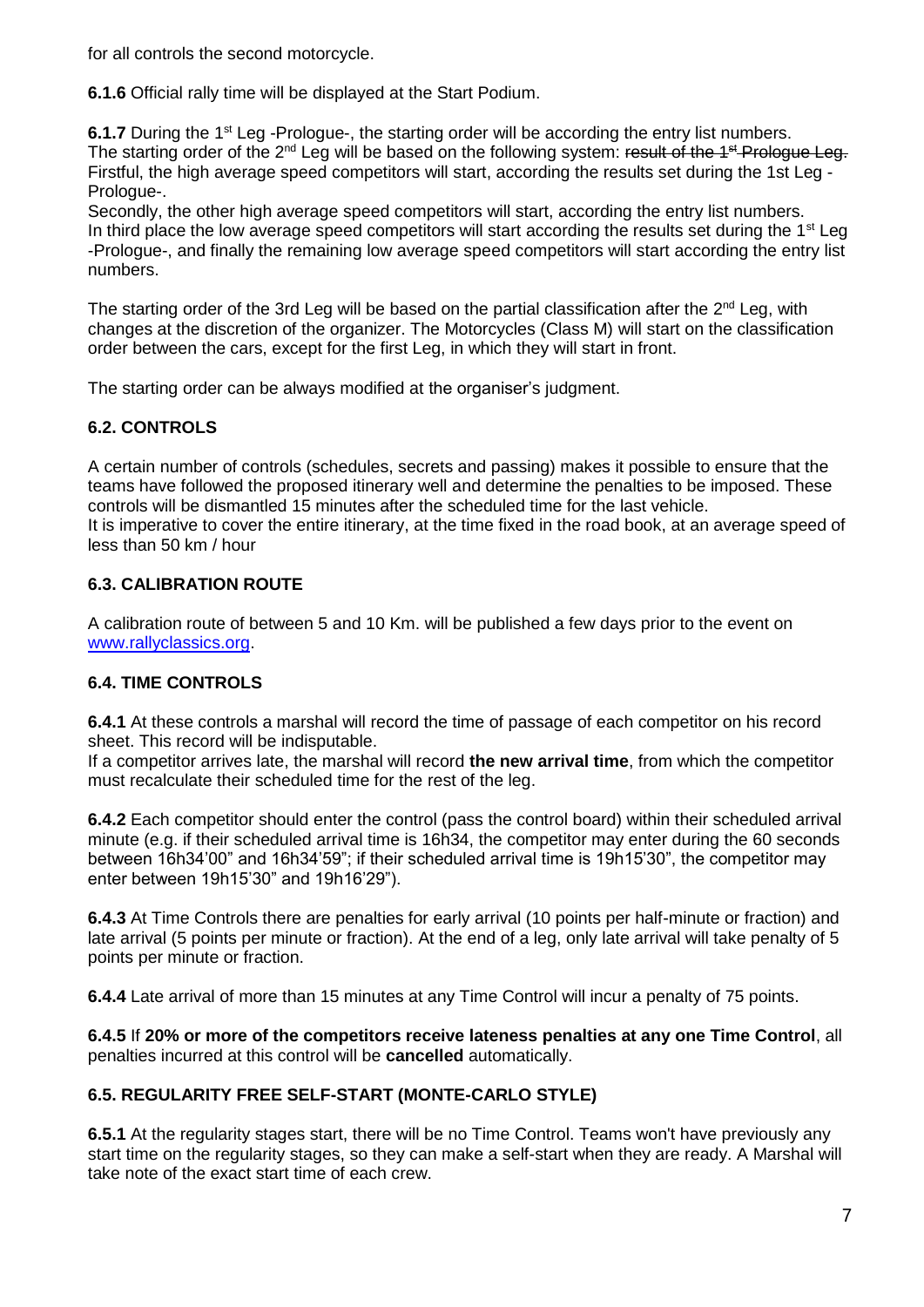**6.5.2** At each Leg start, all the teams will receive a Time Card, with the time allowed between two time controls. Between these TC, there may be one or several regularities, with free Self-Start.

#### **6.6. REGULARITY SECTIONS**

**6.6.1** Competitors must absolutely respect road traffic regulations. To this end Driving Standards Observers will be in force and, as "Judges of Fact", can enforce immediate exclusion "in situ". Sections of regularity passing through villages will be especially observed. Failure to extinguish high beam and/or spot lamps when meeting oncoming traffic is also grounds for immediate exclusion. In the interests of the future running of the rally it is **VERY IMPORTANT** that crews demonstrate good road manners at all times, particularly in respect to the use of lights, including spot-lamps, excessive noise and excessive speed. It is critical that historic rally crews portray a responsible attitude at all times – the future of the rally depends on it.

**6.6.2** It is completely forbidden for supporting vehicles (team, friends, etc) to enter the Regularity Sections, under pain of immediate exclusion and a ban on entering any event organised by Rallyclassics.

**6.6.3** The Secret Controls located in the Regularity Sections will record the time of passage to the accuracy of one second (when controlled by stewards) or the tenth of second (when controlled by transponders). The penalties will be one point per second, and one tenth of point per tenth of a second, early or late.

**6.6.4** No Secret Controls will be positioned within 2km after leaving any town/village, to allow competitors time to regain any time lost by respecting road traffic regulations in those locations.

**6.6.5** Any competitor that does not attempt a Regularity Section will be allowed to continue in the event providing that they contact, **within one hour of their scheduled start time for the section**, the S.O.S. number **(0034) 669 005 335**, in which case they will incur a penalty of 100 points for each Secret Control missed. Failure to make contact within this hour will incur a penalty to be decided by the Stewards, up to and including exclusion.

**6.6.6** Secret Controls will close 15 minutes after the scheduled time of the last competitor, unless otherwise indicated by the Rally Director.

**6.6.7** It is completely forbidden for competitors to stop within a Regularity Section, except on grounds of vehicle breakdown force majeur; also it is forbidden to drive any part of a Regularity Section in the opposite direction to that indicated in the Road Book.

**6.6.9** The maximum penalty applied at a secret control (before closing) will be 50 points. Failure t pass the above mentioned controls will incur a penalty of 100 points.

**6.6.10 "Secret control Joker"**: in each section, the worst score for delay in a secret control of each participant, will be discarded for the classification, except in specific Secret Controls (pre-defined and kept in a closed envelope in the hands of the FIA observer) where the Joker will not apply.

#### **6.7. PASSAGE CONTROLS**

Passage controls will be indicated by a control board. Failure to obtain proof of passage at these controls will incur a penalty of 100 points.

#### **6.8. SUPPORT CREWS AND FUEL HALTS**

In the spirit of reducing costs the rally has been designed so that it is possible to compete without a support crew. During the itinerary there will be fuel halts, indicated in the Road Book, some of them opening specifically for the event, which will remove the necessity for support. Vehicles will need to be able to cover 250km between fuel halts.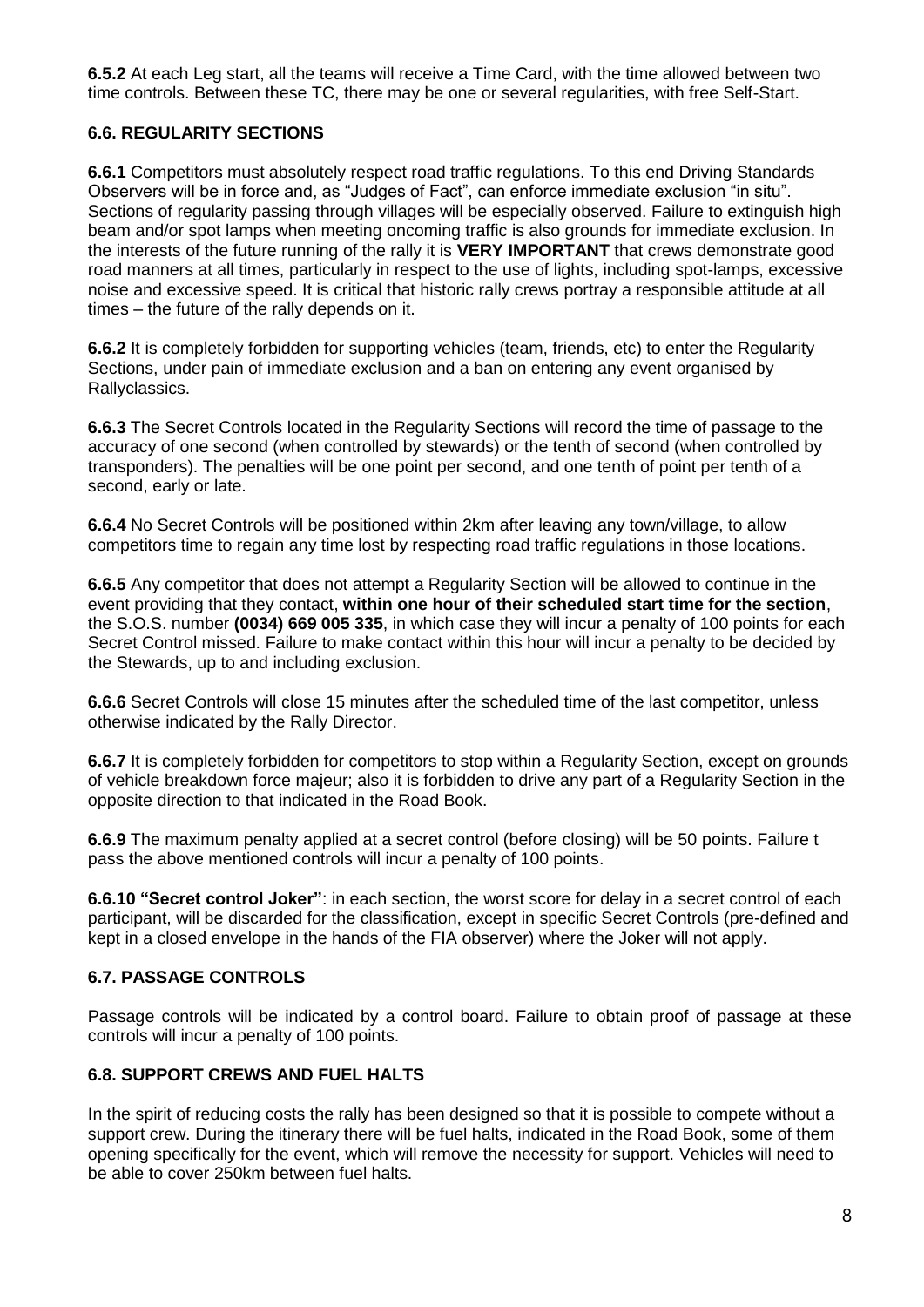Additional Attendance Points will be provided for motorcycles, and therefore they will need to be able to cover only 150km between halts.

Given the large anticipated number of competitors, the narrowness of the roads, and the limited space at regrouping points, **it is completely forbidden to receive service support outside of the zones explicitly authorized by the organizers.**

The authorized service zones will be indicated on October 9<sup>th</sup>, at 19h00. The only place where competitors can receive external aid will be in these service zones. It is forbidden for pursuit vehicles to enter the Regularity Sections.

In order to preserve the spirit of the secret checks in the Regularity Sections, it is specifically forbidden to use 'management, chase or any method to locate secret controls" cars. Any crew found to be benefiting from information about the location of secret controls, or to be using detectors of any type will be excluded from the event, and will be banned from entering any further event organized by RallyClassics.

#### **6.9. TIMEKEEPING**

#### **6.9.1** INTERRUPTION OF A STAGE

If, for reasons beyond the control of the organizers, a Regularity Section cannot be attempted by some crews, the Stewards can give the penalties to the 9 best crews, and then the 10th lowest penalty (maximum) to the rest of the crews.

#### **6.9.2** TIME ADJUDGED BY STEWARDS

If, for whatever reason, the time of a crew cannot be taken, the Stewards will decide the fairest time to be given to the crew. This decision will be final and it will not be possible to protest it.

#### **6.9.3** MANIPULATION OF THE TRANSPONDER

Any manipulation in the transponder or in its working will be penalized with an exclusion, and ban on entering any further events organized by RallyClassics.

#### 6.9.4 NAVIGATION CATEGORY

In this category the competitors will not have timekeeping service, and consequently they will not have classifications. The Organisation may set controls if they consider necessary, in order to monitor the competitors entered in this category.

#### **6.10. TROPHIES**

The **FIA TROPHY:** to qualify for the FIA TROPHY, vehicle must comply with Article 4.3 of the Standars Supplementary Regulations for the FIA Trophy for Historic Regularity Rallies.

The **Gentleman Classic Trophy** will be a classification between the teams using classic measuring systems, either mechanical measuring systems or only indicating distances (no averages or measures of time), as Halda, Retro trip, simple Branz. Drivers who sign up for wish to fall into this section, declare, under oath of honor, "Only use measuring equipment mechanics or that they can only show distances". GPS, computers, Smartphone, etc are not allowed in this category.

And to promote the values of teamwork, the **Team Trophy** (Trofeo Escuderías) has been created, to be awarded to the team with the three highest placed members. Once a team entry has been made, the entrant or team can't be modified.

The **"Papi Babler Trophy"** will be awarded to the highest place crew whose combined age is 110 or more.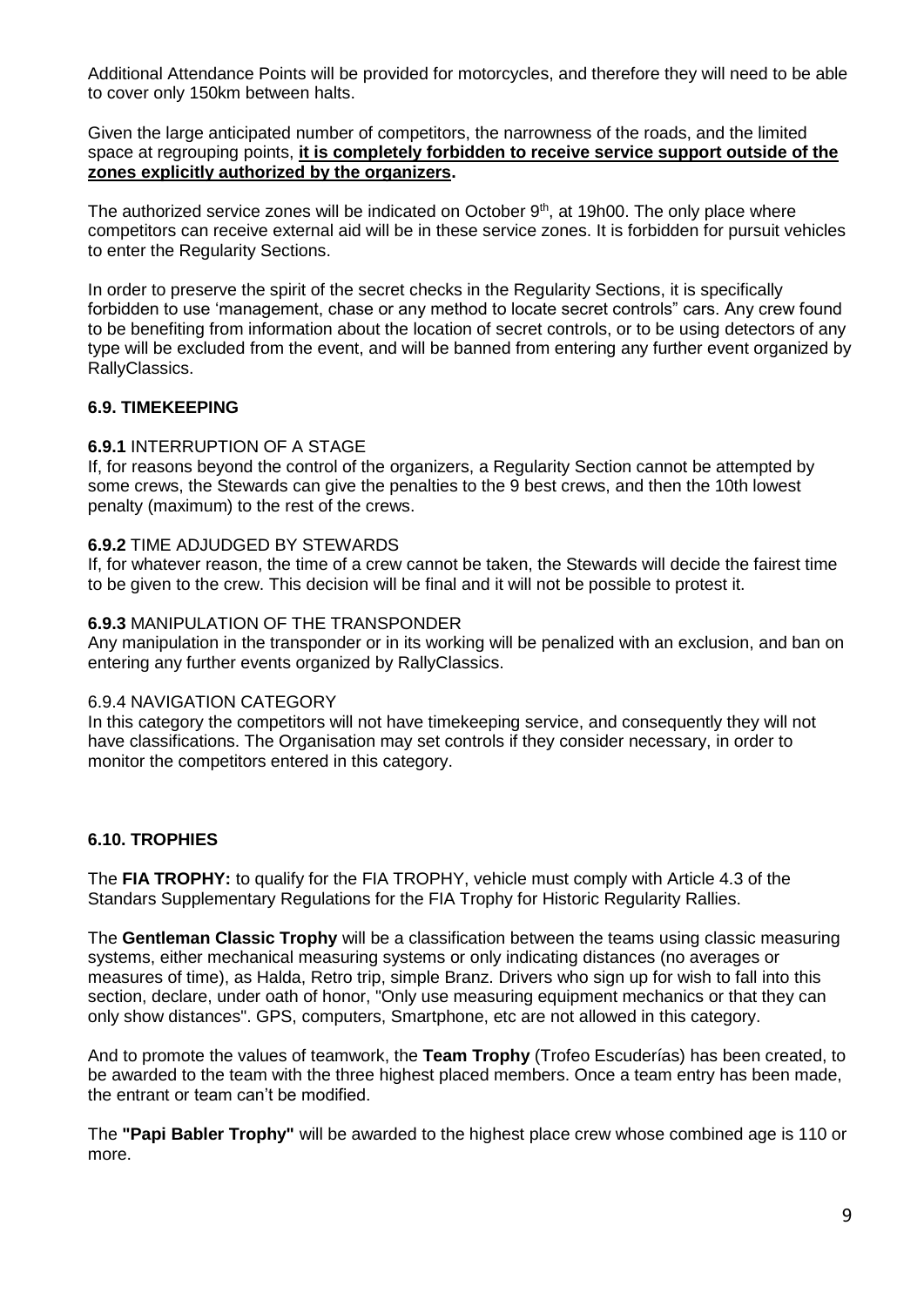The "**Junior Trophy"** will be awarded to the highest place crew whose combined age is maximum 60.

The **"Fathers & Sons Trophy"** will be given to the best of those crews whose members are from the same family, but from different generations.

The **"Ladies Award"** will be given to the best crews whose members are female.

The "**Rally & Party Trophy"** will reward the best ranked among the teams registered in this category, which will not make some stages of the rally, night or roughest roads. Ideal for the most delicate cars, and for drivers with more desire to have dinner in a good restaurant than to spend the night on the road.

## **6.11. RESULTS**

The winning crew will be the one that accrues the least penalty points, being the combined penalties incurred during regularities (applying, in each case, the relevant handicap) and at Time Controls and Passage Controls. After publication of the provisional results there will be a period of 30 minutes for protests (to be given in writing with a deposit of  $\epsilon$  300) after which the results will be declared final.6.12 AWARDS.

A pair of trophies will be awarded to the first three crews classified in the following categories:

- General Classification The Gentleman Classic Trophy Each of the vehicle age categories FIA TROPHY 2 "Papi Babler" Trophys for the highest placed crew whose combined age is 110 or more 2 "Junior Trophys" for the best team in which the members accumulate 60 years maximum 2 "Rally&Party" Trophys for the best crew. 2 "Prestige GT" Trophys for the best crew. 2 "Vilajuïga" Trophy to the crew making more "zeros" in a stage. 2 "Fathers & Sons" Trophys
- 2 "Ladies Award" Trophys for the best female crew.

The Team Trophy and 6 replicas for the highest placed team.

# <span id="page-9-0"></span>**Art. 7.- PERMANENT OFFICE AND COMPETITORS RELATIONS**

The permanent office of the organizers, until 18:00 on October  $9<sup>th</sup>$  will be located at Club RallyClassics: Plaça Països Catalans, 49 - 08410 Vilanova del Vallès (Barcelona) Spain. (Tel. 0034 938 458 630)

From 16:00 on October 14<sup>th</sup> until 12:00 on October 18<sup>th</sup>, will be located at Hotel Trias (Passeig del mar, s/n, Palamós), Tel 0034 972 374 444.

Competitor Relations Officer: (+34 619 121 768) from October 14<sup>th</sup> at 10h00.